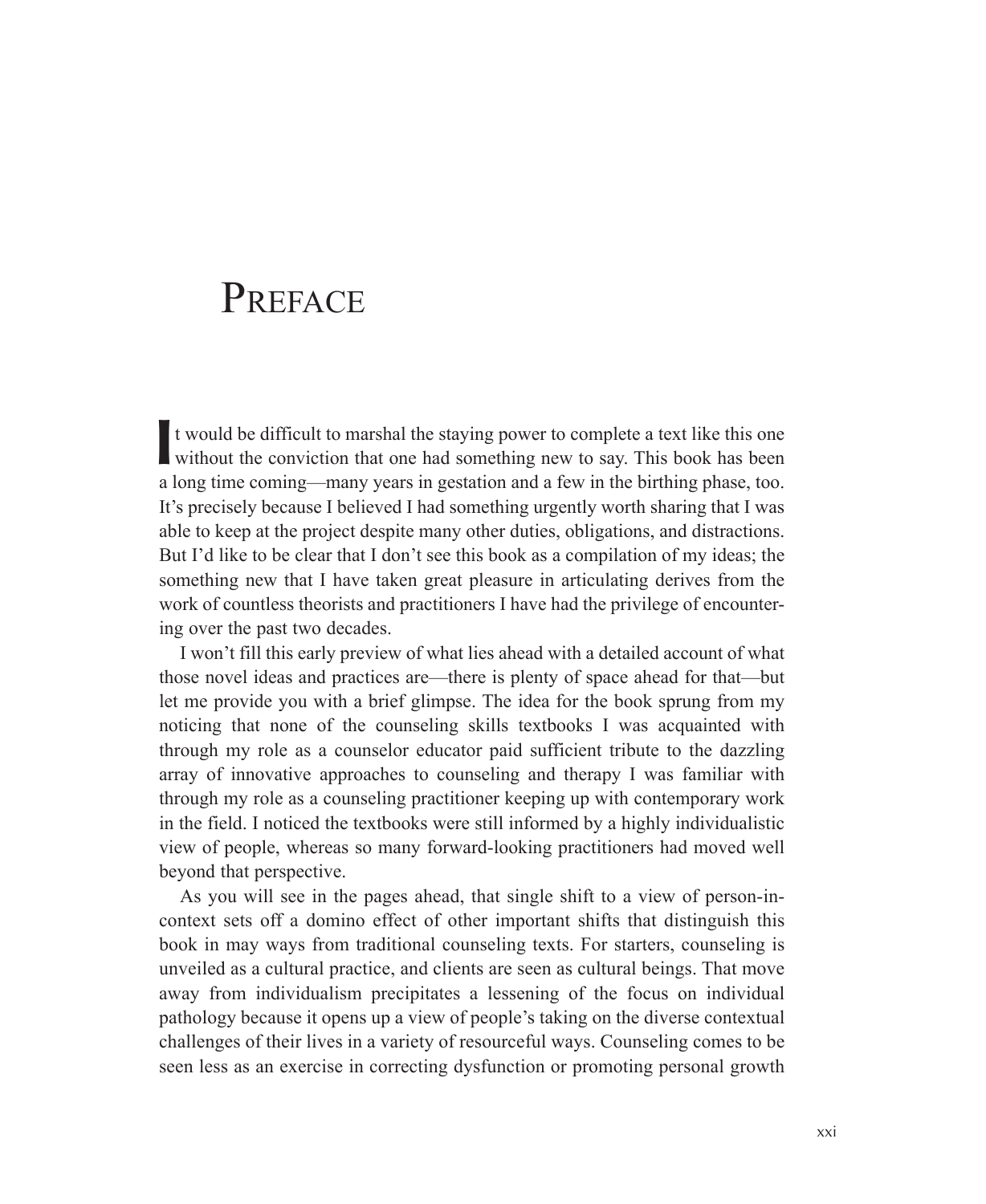## xxii THE PRACTICE OF COLLABORATIVE COUNSELING AND PSYCHOTHERAPY

and more as a cross-cultural collaboration capitalizing on people's unique knowledges and competencies.

The book is divided into sections that roughly parallel phases of the work, with the first section devoted to preparation for practice. Chapter 1 provides a tour of some of the key new ideas I referred to above; it may be worth returning to from time to time as the issues highlighted there become foregrounded through the practices outlined in later chapters. This first chapter introduces one of two counselors, Maria, whose therapeutic conversations will be featured in transcript form throughout the text. Maria is represented in each of the ongoing scenarios—as both a counselor to Jorge and a client of Daniel. She is included in both roles as a reminder that like clients, counselors face ongoing challenges themselves that hover in the background of the work they do.

The second section of the book is devoted to constructing a foundation of collaboration. Chapter 3, on receiving and listening, emphasizes the critical importance of skills that are less overt but fundamental to creating a safe and receptive context for sharing. The fourth chapter examines the role of the therapeutic relationship, which has been repeatedly shown to play a crucial role in effective helping.

Section 3 of the book takes on the task of mapping the client's experience, reminding readers to be mindful of cultural diversity and to approach each new client with an attitude of open-minded curiosity. Achieving shared understanding is a subtle art that includes both receptive and expressive skills. The section is divided by these, starting with skills for reading experience, followed by skills for conveying that reading back to clients to coordinate meaning making.

The fourth section of the book focuses on assessment. This is where some of the more striking divergences from some other texts appear. Whereas assessment typically emphasizes a scoping out of personal deficit, these chapters provide ideas for separating persons from the challenges they face, a practice that diminishes the focus on pathology and opens space for more optimistic and productive conversations. Chapter 7, about defining problems and preferences, reminds readers that assessment should never lose sight of what people are striving for because clients' hopes and aspirations are the compass for the work. The following two chapters expand on assessment practices that situate challenges in context and keep a view of client competencies alongside an account of what is troubling them.

The book's final section, about promoting change, moves into the more proactive task of joining persons in making shifts in the ways they act, think, feel, and make meaning of their lives. The section begins with the topic of collaborative influence, an orientation to practice that facilitates change while keeping the client at the center of the process. The chapters to follow in this section offer a diverse range of practices for joining clients in making changes in particular areas. The chapters portray possibilities for creatively linking practices associated with dominant contemporary models of counseling and